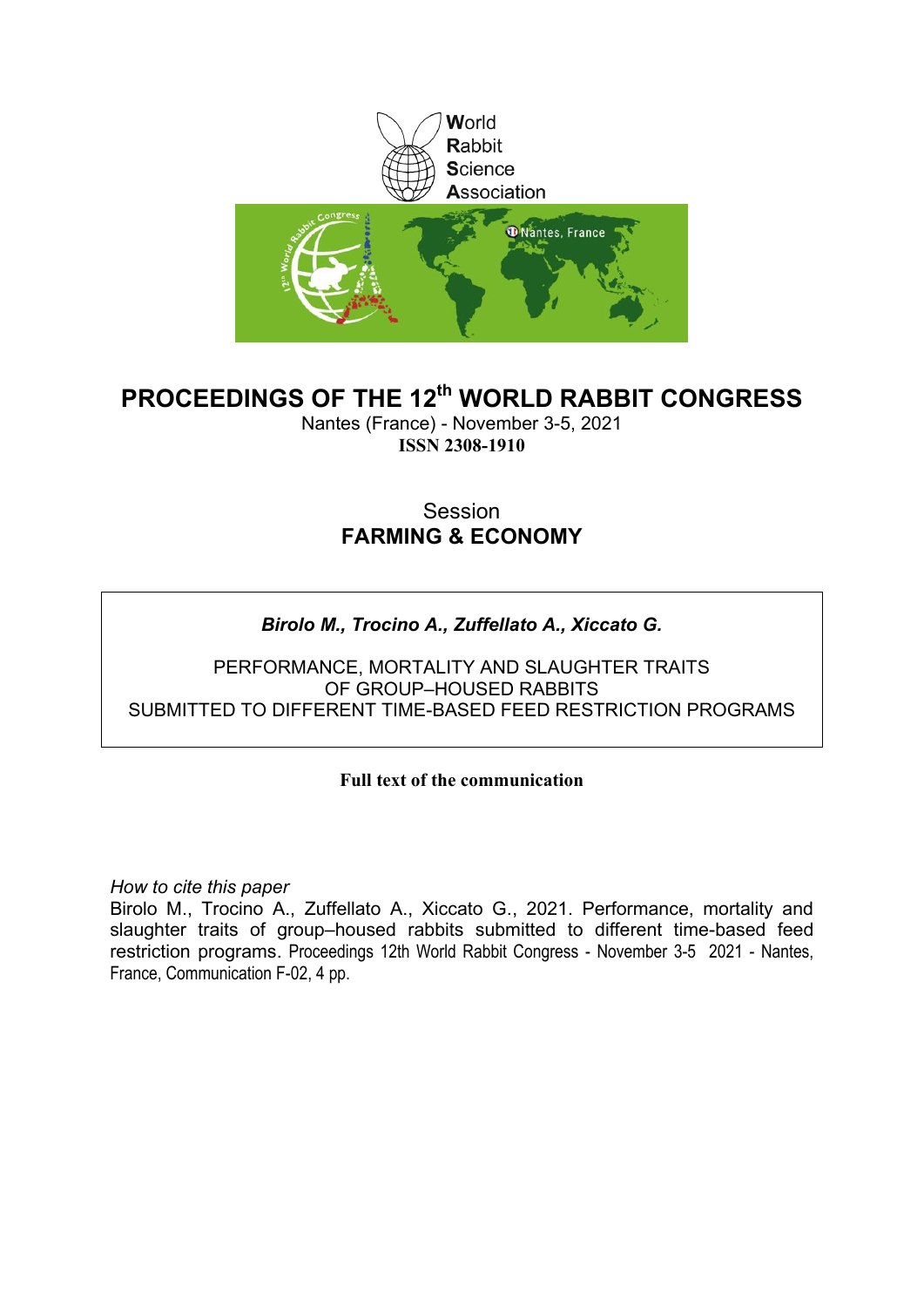## **PERFORMANCE, MORTALITY AND SLAUGHTER TRAITS OF GROUP–HOUSED RABBITS SUBMITTED TO DIFFERENT TIME-BASED FEED RESTRICTION PROGRAMS**

## **Birolo M.<sup>1</sup> \*, Trocino A.<sup>2</sup> , Zuffellato A.<sup>3</sup> , Xiccato G.<sup>1</sup>**

<sup>1</sup>Department of Agronomy Food Natural Resources Animal and Environment (DAFNAE), University of Padova, Viale dell'Università 16, 35020 Legnaro, Padova, Italy

<sup>2</sup>Department of Comparative Biomedicine and Food Science (BCA), University of Padova, Viale dell'Università 16, 35020 Legnaro, Padova, Italy

<sup>3</sup>A.I.A. Agricola Italiana Alimentare S.p.A., Piazzale Apollinare Veronesi, 37036 S. Martino Buon Albergo, Verona, Italy \*Corresponding author: marco.birolo@unipd.it

### **ABSTRACT**

Growth performance, health and slaughter traits were measured in 320 crossbreed rabbits housed in 40 open-top pens (8 rabbits/pen) from weaning to slaughter (34–70 d of age) to evaluate the effects of the different feeding programs: **AL**, *ad libitum* feeding; **DF**, daylight access to feed with fast and complete refeeding; **NF**, night access to feed with fast and complete refeeding; **NS**, night access to feed with slow and complete refeeding; **NI**, night access to feed with very slow and incomplete refeeding. In restricted rabbits, the feeding time decreased from 14 to 9 h/d during the  $1<sup>st</sup>$  week, remained stable (8 h/d) during the  $2<sup>nd</sup>$  week, and increased from the beginning of the  $3<sup>rd</sup>$  week according to three refeeding programs: *i*) fast until *ad libitum* (+4 h/d until 24 h/d); *ii*) slow until *ad libitum* (+1 h/d until 24 h/d); *iii*) very slow and still restricted until the end of fattening (+30 min/d until 12 h/d). In the restricted rabbits, feed intake (-3.7%) and feed conversion (-5.6%) were lower compared to AL ones  $(P< 0.001)$  with the minimum values in the NI group. Diet digestibility increased in the restricted groups compared to AL and in the NI group compared to other restricted groups. Mortality was lower in AL rabbits compared to restricted ones  $(1.6\% \text{ vs. } 9.0\% \text{ on average}; P=0.04)$ , whereas morbidity and health risk index did not change. Slaughter weight (2608 g), dressing percentage (60.2%), and carcass muscularity were not affected by the feeding program. In conclusion, the NI program represented the best strategy to optimize feed efficiency without impairing, growth, slaughter results and carcass traits in growing rabbits. The tested feed restriction programs did not succeed in enhancing rabbit health.

**Key words**: growth, feed intake, feed efficiency, diet digestibility, carcass quality.

## **INTRODUCTION**

The application of feed restriction programs in growing rabbits is focused on two main aspects: 1) the improvement of animal health by reducing digestive troubles; 2) the increase in the global farm efficiency by enhancing diet utilization and feed conversion (Gidenne et al., 2012). According to Weissman et al. (2009), the feed efficiency could vary in rabbits restricted during light or night hours. Moreover, rabbits submitted to feed restriction can require longer fattening periods to reach adequate final live weights and slaughter yields compared to rabbits fed *ad libitum* (Xiccato, 1999), but the occurrence of digestive diseases during the refeeding phase remains an unsolved problem (Knudsen et al., 2017; Birolo et al., 2019).

Therefore, the present study aimed at evaluating the effect of different feed restriction programs and refeeding techniques on growth performance, health and carcass quality in growing rabbits.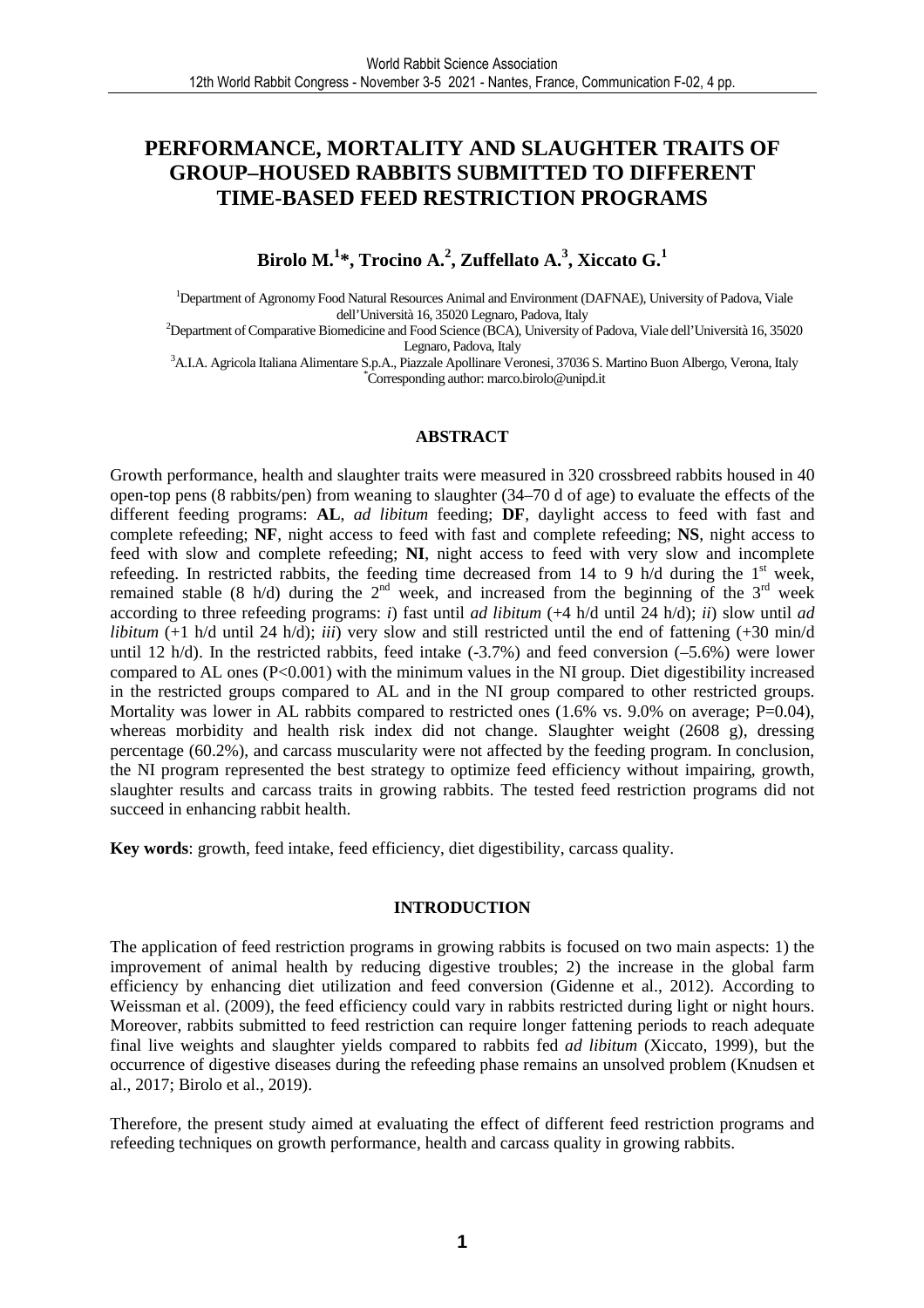## **MATERIALS AND METHODS**

## **Animals and experimental design**

At 28 d of age, 320 crossbreed rabbits of both genders were moved to the experimental facilities of the University of Padova. Rabbits were housed in 40 open–top pens  $(0.5 \text{ m}^2; 8 \text{ rabbits per pen})$  and assigned to 5 experimental groups: AL, *ad libitum* feeding throughout the trial period; DF, daylight access to feed with fast refeeding until *ad libitum*; NF, night access to feed with fast refeeding until *ad libitum*; NS night access to feed with slow refeeding until *ad libitum*; NI, night access to feed with very slow refeeding and 12-h-restriction until the end of fattening. From 28 to 49 d, all rabbits were fed with a post–weaning diet (15.9% CP, 37.6% aNDF, 21.0% ADF, 10.7% starch, 10.8 MJ DE/kg) supplemented with antibiotics (Oxitetraciclin, 1,450 mg a.p./kg) and coccidiostat (Diclazuril, 1 mg a.p./kg). From 49 to 70 d, a fattening diet (16.0% CP, 36.6% aNDF, 19.6% ADF, 13.2% starch, 10.3 MJ DE/kg) without antibiotics and coccidiostats was provided. The feeding time for restricted rabbits decreased from 14 to 9 h/day during the  $1<sup>st</sup>$  week of trial (28 to 34 d), remained stable (8 h/d) during the  $2^{nd}$  week (35 to 41 d) and increased from the beginning of the  $3^{rd}$  week (43 d) according to three refeeding programs: *i*) fast refeeding (+4 h/d) until 24/d of access to the feeders; *ii*) slow refeeding  $(+1/2 \text{ h/d})$ ; *iii*) very slow and incomplete refeeding  $(+30 \text{ min/d}$  until 12 h/d of access to the feeders) (Figure 1). Health and feed intake (DFI) of the animals were monitored daily. The individual live weight (LW) was recorded once a week. The nutrient apparent digestibility and nutritive value of postweaning and fattening diets were evaluated *in vivo* in two digestibility trials at 36–40 d and 60–64 d of age (Perez et al., 1995). At 70 d, all rabbits reaching a minimal live weight of 2.2 kg were slaughtered to measure carcass traits (Blasco and Ouhayoun, 1996).



**Figure1:** Daily access time to feed for rabbits submitted to different feeding programs (AL: *ad libitum*; DF: daylight access to feed with fast refeeding; NF: night access to feed with fast refeeding; NS: night access to feed with slow refeeding; NI: night access to feed with incomplete refeeding.

## **Statistical Analysis**

The individual data of LW, daily weight gain (DWG), slaughter and carcass traits were analysed by a two–way ANOVA using the PROC MIXED (SAS, 2013). The model included the experimental group as a fixed effect with the pen as a random effect. The cage data of DFI, feed conversion (FC) and digestibility coefficients were analysed by a two–way ANOVA using the PROC GLM of SAS. The model included the experimental group as a fixed effect. Mortality, morbidity and health risk index were analysed by the PROC GENMODE of SAS. The Bonferroni t-test was used to compare means.

## **RESULTS AND DISCUSSION**

During the first two weeks of trial, the rabbits of NF, NS and NI groups reached a feeding level equal to 79% of AL, whereas DF group showed the lowest DFI (74% of AL). Consistently, other authors found that rabbits fed 8 h/d in the first two weeks after weaning achieved a feeding level around to 80% of *ad libitum* (Romero et al., 2010). With the start of refeeding, DF and NF rabbits exhibited a great peak of feed intake, overcoming the feeding level of AL group and then maintaining a higher feed consumption until the end of the trial (Figure 2). Indeed, rabbits can rapidly adapt their feeding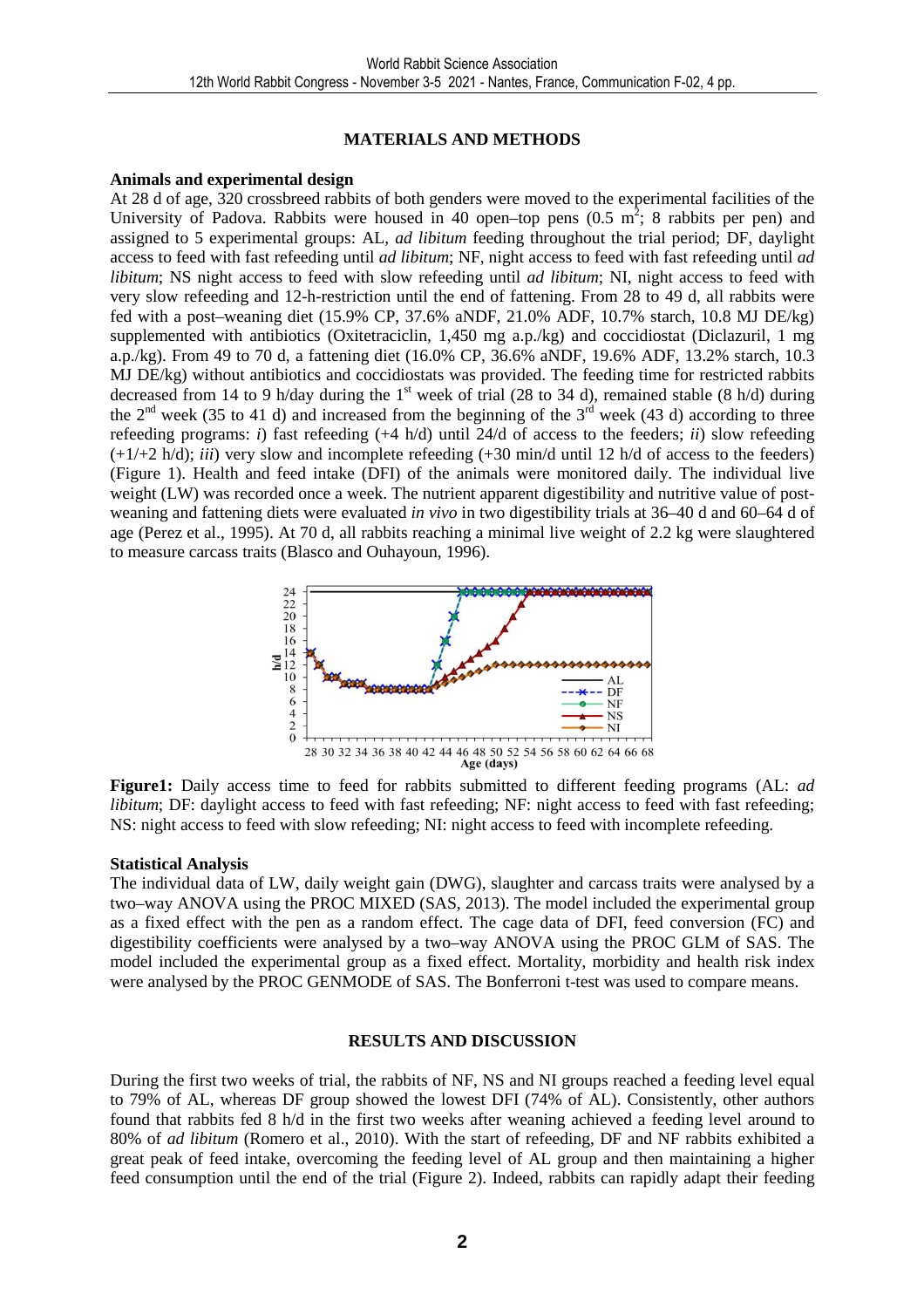rate to the effective time available for feeding (Gidenne et al., 2010). On the other hand, the refeeding techniques in the NS and NI groups permitted to reach gradually the feeding level of AL group so avoiding abrupt changes in DFI.



**Figure 2:** Daily feed intake (a) and feeding level (b) of the rabbits during the trial.

|  |  |  | Table 1: Effect of the feeding program on growth performance, health, and slaughter results |  |
|--|--|--|---------------------------------------------------------------------------------------------|--|
|  |  |  |                                                                                             |  |

|                                              |                |                   | <b>RMSE</b>           |                    |                |         |      |
|----------------------------------------------|----------------|-------------------|-----------------------|--------------------|----------------|---------|------|
|                                              | AL             | DF                | Feeding program<br>NF | <b>NS</b>          | N <sub>I</sub> | Prob.   |      |
| Rabbits, no.                                 | 46             | 40                | 42                    | 37                 | 41             |         |      |
| Live weight $28 d(g)$                        | 647            | 633               | 638                   | 638                | 634            | 0.785   | 66   |
| Live weight $49 d(g)$                        | $1753^{A}$     | $1619^B$          | $1694^{AB}$           | $1661^B$           | $1666^B$       | 0.001   | 150  |
| Live weight $69 d(g)$                        | 2696           | 2645              | 2727                  | 2645               | 2673           | 0.279   | 202  |
| Post weaning period (28 to 49 d)             |                |                   |                       |                    |                |         |      |
| Weight gain $(g/d)$                          | $52.5^{\rm A}$ | 46.9 <sup>C</sup> | $50.4^{AB}$           | $48.6^{\rm BC}$    | $49.0^{BC}$    | < 0.001 | 5.3  |
| Feed intake $(g/d)$                          | $112^A$        | $97^{\rm B}$      | $98^B$                | $93^{\circ}$       | $92^{\circ}$   | < 0.001 | 3    |
| Feed conversion                              | $2.12^{A}$     | $2.10^{AB}$       | $1.93^{\circ}$        | $1.96^{\text{BC}}$ | $1.88^C$       | < 0.001 | 0.11 |
| Fattening period (50 to 69 d)                |                |                   |                       |                    |                |         |      |
| Weight gain (g/d)                            | $47.2^{\rm B}$ | $51.3^A$          | $51.7^{\rm A}$        | $49.2^{AB}$        | $50.4^{AB}$    | 0.001   | 5.6  |
| Feed intake $(g/d)$                          | $157^{\circ}$  | $167^{AB}$        | $170^{\rm A}$         | $164^B$            | $159^{BC}$     | < 0.001 | 5    |
| Feed conversion                              | 3.34           | 3.29              | 3.30                  | 3.32               | 3.14           | 0.207   | 0.18 |
| Whole period $(28 \text{ to } 69 \text{ d})$ |                |                   |                       |                    |                |         |      |
| Weight gain $(g/d)$                          | 49.9           | 49.1              | 49.7                  | 48.9               | 51.0           | 0.164   | 4.2  |
| Feed intake (g/d)                            | $134^A$        | $131^{AB}$        | $133^{AB}$            | $128^{\text{BC}}$  | $124^{\circ}$  | < 0.001 | 3    |
| Feed conversion                              | $2.68^{A}$     | $2.71^{A}$        | $2.60^{AB}$           | $2.63^{AB}$        | $2.50^{\rm B}$ | < 0.01  | 0.10 |
| Mortality <sup>1</sup> (%)                   | 1.6            | 3.1               | 12.5                  | 10.9               | 9.3            | 0.137   |      |
| Morbidity (%)                                | 26.6           | 34.4              | 21.9                  | 29.7               | 26.6           | 0.612   |      |
| Health risk index <sup>2</sup> $(\%)$        | 28.2           | 37.5              | 34.4                  | 40.6               | 35.9           | 0.665   |      |
| Slaughter weight (g)                         | 2628           | 2621              | 2643                  | 2574               | 2574           | 0.261   | 173  |
| Cold carcass $(g)$                           | 1588           | 1572              | 1600                  | 1550               | 1546           | 0.172   | 119  |
| Cold dressing $(\%)$                         | 60.4           | 60.0              | 60.6                  | 60.2               | 60.0           | 0.525   | 1.9  |
| Muscle/bone hind leg                         | 5.65           | 5.44              | 5.57                  | 5.44               | 5.64           | 0.542   | 0.47 |

Means with different letters on the same row differ significantly (Bonferroni test). <sup>1</sup>Contrast: AL vs. DF + NF + NS + NI;  $P=0.04$ . <sup>2</sup>Calculated as Mortality + Morbidity (Gidenne et al., 2009).

In the post weaning period, feed restriction decreased DFI (-15%) and DWG (-7.2%) compared to the AL program (P<0.001), leading to a lower LW at 49 d (-3.4%; P=0.001) (Table 1). However, FC improved in restricted rabbits compared to the AL ones (-7.2%; P<0.001). Indeed, the feed restriction enhanced  $(0.01 < P < 0.001)$  the digestibility of DM (61% vs. 63%), CP (77% vs. 81%), EE (81% vs. 84%) and fibre fractions compared to the AL program, without differences among daylight and night feeding programs (data not in tables). In the fattening period, the DWG was higher in previously restricted rabbits than in AL ones  $(+7.3\%; P=0.001)$  mainly because of the increase in DFI  $(+5.1\%;$ P<0.001). The digestibility coefficients of DM (60% vs. 61%) and CP (72% vs. 74%) of fattening diet were higher  $(P<0.05)$  in NI group compared to groups submitted to complete refeeding techniques (data not in tables). In the whole period, the NI rabbits achieved the lowest DWG and the best FC (Table 1). In accordance with our findings, other authors reported that feed efficiency improved in